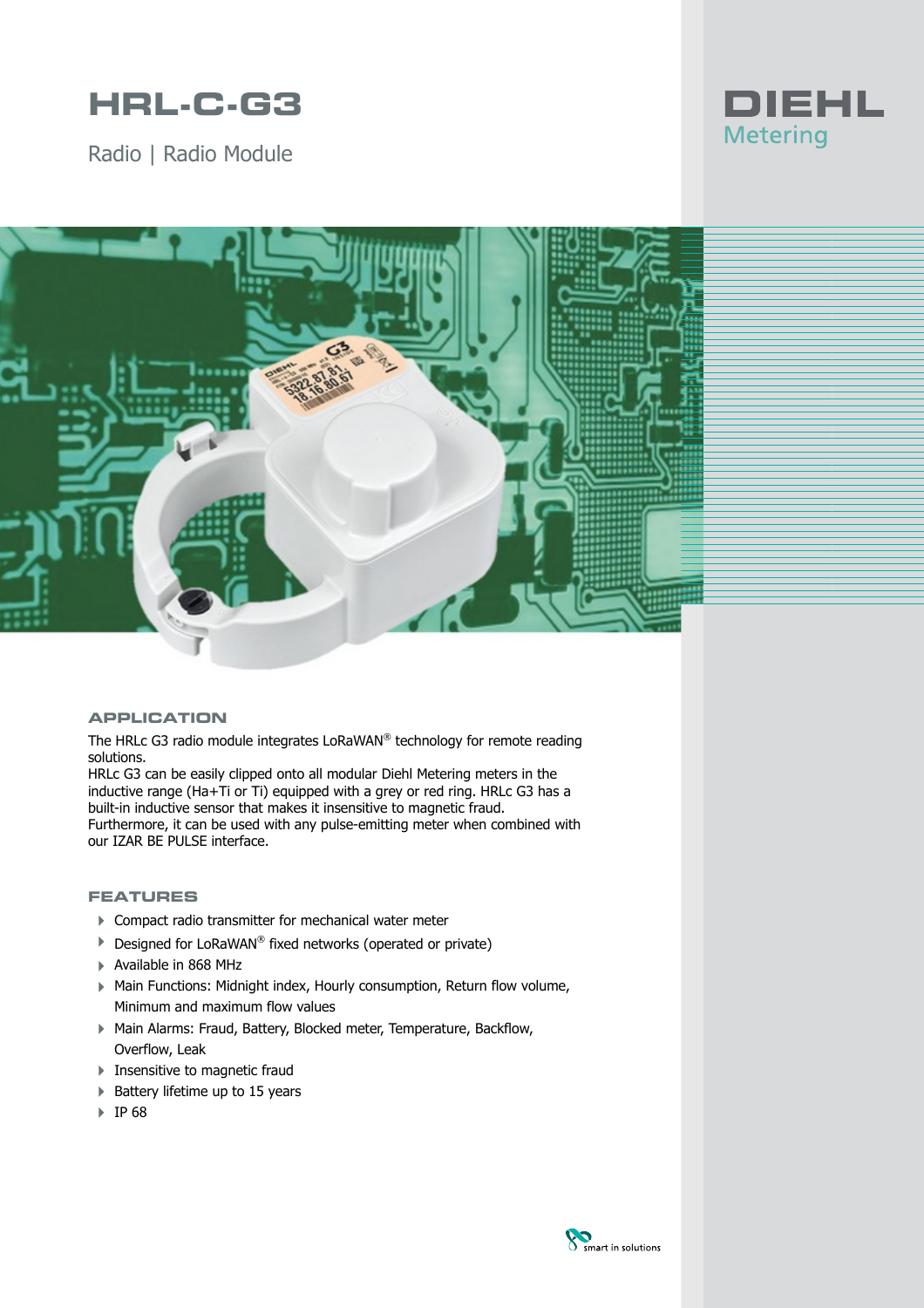#### **OPERATING PRINCIPLE**

HRLc G3 includes an electronic circuit that collects the data coming from a Diehl Metering water meter and transmits all the meter information every 12 hours in LoRaWAN ® fixed network mode.

#### LoRaWAN ® fixed network:

Data are collected through the operated network to which the customer has subscribed or through a private network specifically deployed by the customer. Depending on the needs of each customer, it is possible to access the data either via the IZAR@NET 2 software or directly via the network operator interface (usually REST or MQTT API interfaces).

## **TECHNICAL DATA**

|                                     | $HRL-c-G3$                                                                                                             |
|-------------------------------------|------------------------------------------------------------------------------------------------------------------------|
| <b>Fixed Network Radio Protocol</b> | LoRaWAN® Class A                                                                                                       |
| Walk-by Radio Protocol              | Vendor specific                                                                                                        |
| Frequency                           | 863  868 MHz                                                                                                           |
| Encryption                          | Individual key - AES-128/CTR                                                                                           |
| Transmission power                  | 25 mW (14 dBm)                                                                                                         |
| <b>Transmission mode</b>            | Bi-directional                                                                                                         |
| Radio range                         | Several km (LoRaWAN®) depending on network coverage                                                                    |
| <b>Standards</b>                    | EN 300220   RED 2014/53/EU   RoHS 2011/65/EU   EN 60950   EN 62311:2008   EN<br>62479:2010   EN 301489   EN 50581:2012 |
| Certification                       | LoRa Alliance®, Inc - According specification v1.0.1                                                                   |
| Power supply                        | Lithium battery 3.6 V - Li/SOCl2                                                                                       |
| <b>Battery lifetime</b>             | Up to 15 years*                                                                                                        |

\*Standard conditions of use and temperature. Theoretical life, with no guarantee.

#### **AMBIENT CONDITIONS**

|                               | HRL-c-G3             |
|-------------------------------|----------------------|
| Ambient operating temperature | $\degree$ C $-10+55$ |
| Storage temperature           | $\degree$ C $-20+65$ |
| Ambient humidity              | $\%$ 0  100          |
| Degree of protection          | IP $68$              |

#### **CONFIGURATION**

|                   | $HRL-c-G3$                                                                                 |
|-------------------|--------------------------------------------------------------------------------------------|
| Local interface   | Bi-directional radio                                                                       |
| <b>Functions</b>  | Midnight index   Hourly consumption   Backflow volume   Minimum and maximum flow<br>values |
| Alarms management | Fraud   Low battery   Meter stopped   Temperature   Backflow   Overflow   Leak             |

#### **COMPATIBILITY**

Meters

HRL-c-G3 Diehl Metering Ha+Ti or Ti inductive modular range . Pulse weight DN15 to DN40 (1 liter) | Pulse weight DN50 to DN125 (10 liters) | Pulse weight DN150 to DN300 (100 liters) | CORONA MWi (D3/D4) DN15 to DN20(25) (1 Liter) DN25 to 50 (10 Liter)

#### **ACCESSORIES**

- IZAR BE PULSE (interface for external radio module)
- IZAR PULSE i + IZAR BE PULSE KIT (pulse emitter + interface for external radio module)
- G3 LORA CONFIGURATION KIT (including Bluetooth® receiver, magnet, smartphone & configuration app.)

Subject to technical adjustments